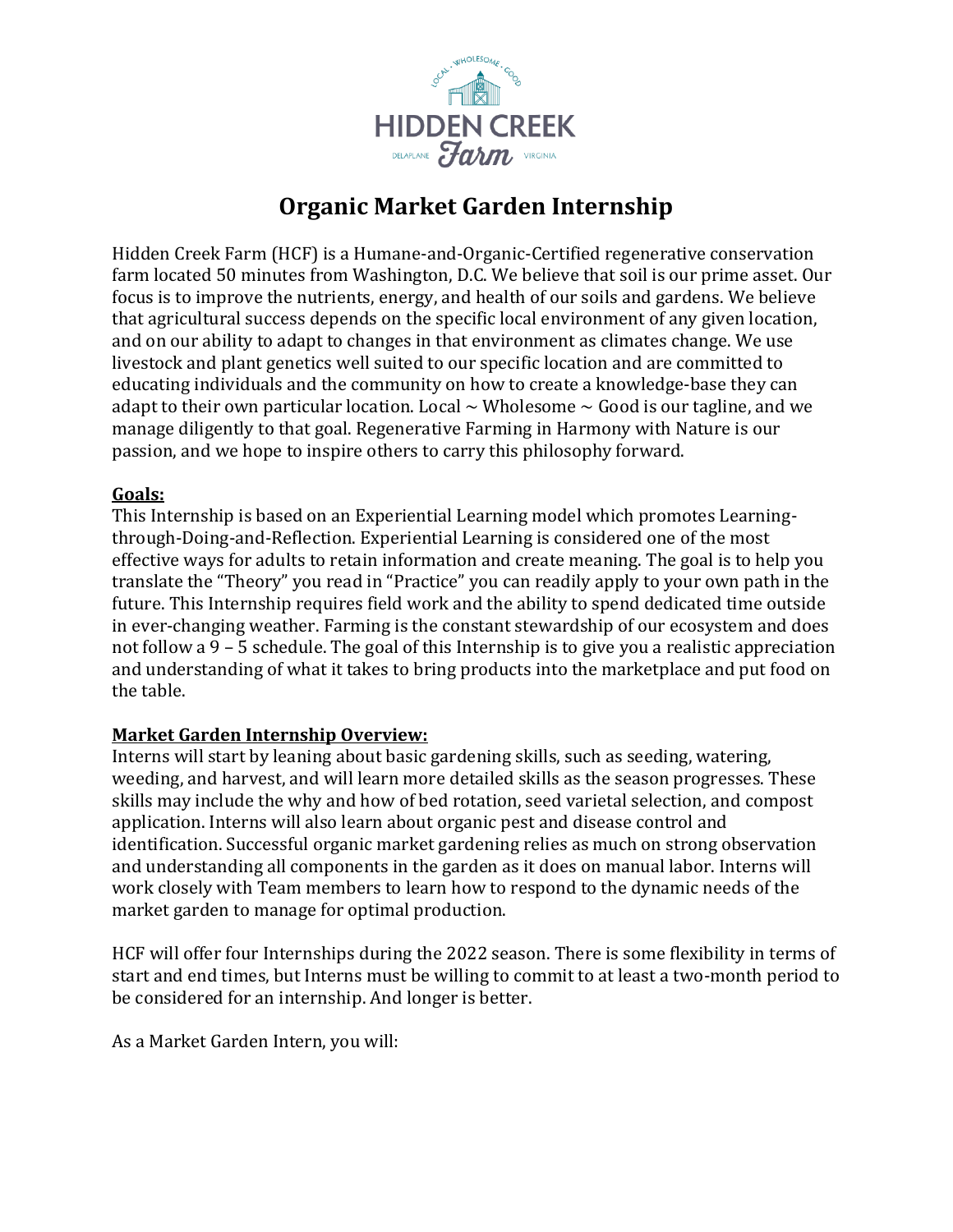

- Participate in all aspects of market garden production for produce and flowers. This includes
	- o Bed preparation, seeding, planting, weeding, irrigation, harvest, plant and tool care, and record keeping
- Assist with prep, processing, and staffing for CSA and Farmer's Market
- Assist operation of new on-farm composting system
- Assist with daily egg collection and cleaning
- Participate in weekly Team meetings
- Log your experiences and observations to be shared weekly with Team
- Submit an 'end of Internship' deliverable by the second-to-last week of the Internship. This deliverable can be in the form of a project, a new applied insight, a paper, or any other pre-approved format. HCF is happy to work with the Intern's learning institution to help Interns get credit for the work.
	- o Provide all paperwork and contacts necessary for Hidden Creek Farm to send evaluation to your college or work if you are seeking credit for this Internship.

This Internship assumes a 6-day week that is typically 7am-4pm with some variation for markets. Field trips and approved classes 'off-farm' will be considered part of the internship and will require a writeup to share with the Team. If you are staffing or assisting with a Farmer's Market which occurs in the evening, you will receive comp time during that specific week.

Limited housing is available. Interns residing on the farm will be paid \$100/week. Interns who commute will be paid \$150/week. All Interns will receive a weekly allotment of products from the farms valued at \$50/week. Interns meeting or exceeding expectations will receive, and 'end-of-Internship' bonus based on their length of stay and performance. HCF is a smoke free and substance free farm. Smoking, vaping, tobacco products, and drugs are not allowed. Any Intern found to be abusing these rules will be asked to leave within 24 hours.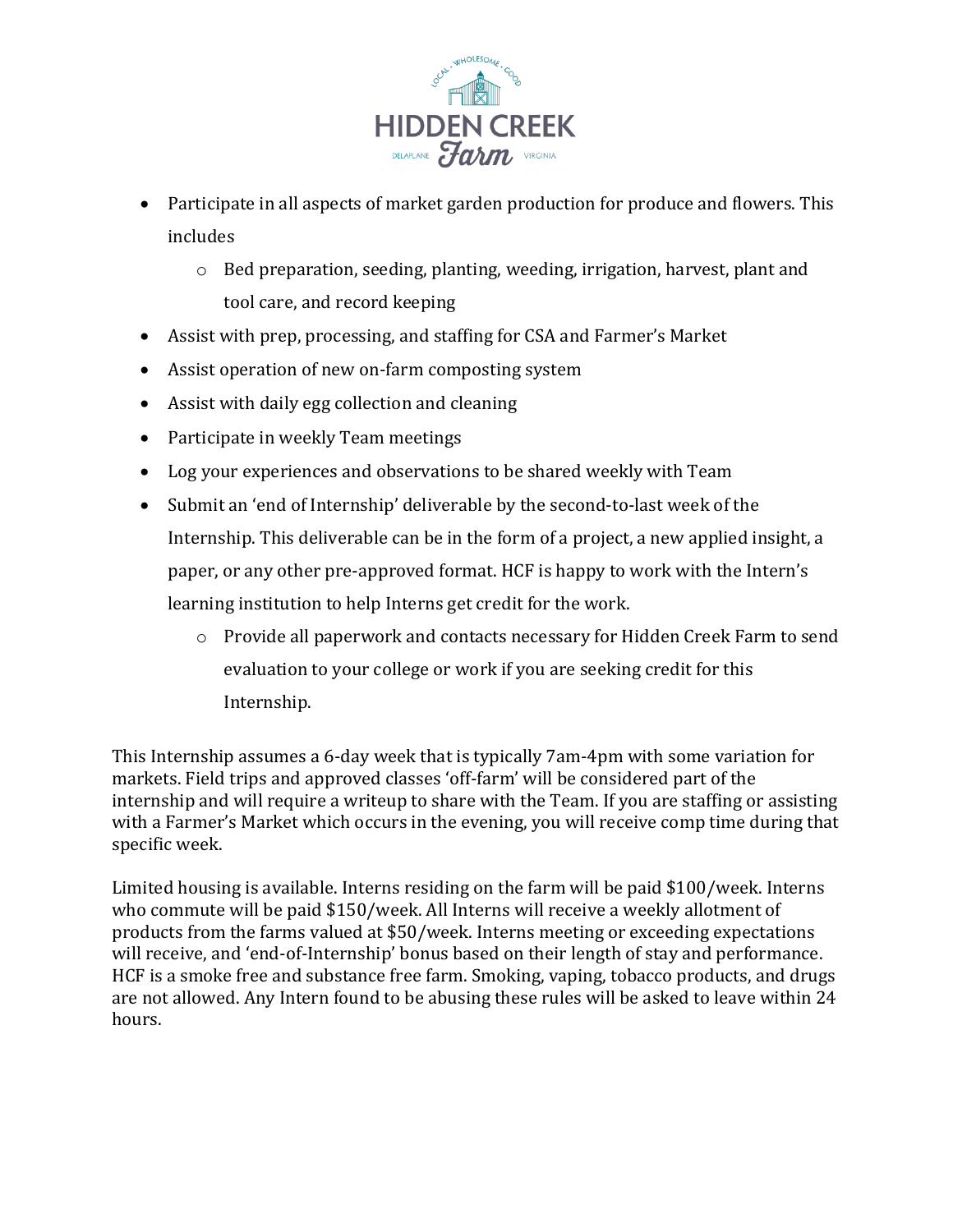

## **2022 Internship Application**

To apply for this Internship, please fill out the Internship Application below and email back to [andrea@hiddencreekfarmllc.com](mailto:dreayoung@gmail.com) or mail to Hidden Creek Farm, LLC, 2591 Triplett Turn, Delaplane, VA 20144. Internship award based on rolling application. [www.hiddencreekfarmllc.com](http://www.hiddencreekfarmllc.com/)

| DOB:<br><u> 1980 - Jan Barbarat, martin a</u> |  |
|-----------------------------------------------|--|
|                                               |  |

I do/ do not have housing needs.

I have not been convicted of any felony or misdemeanor. If the answer is 'yes, I have been convicted', please explain the circumstances below:

\_\_\_\_\_\_\_\_\_\_\_\_\_\_\_\_\_\_\_\_\_\_\_\_\_\_\_\_\_\_\_\_\_\_\_\_\_\_\_\_\_\_\_\_\_\_\_\_\_\_\_\_\_\_\_\_\_\_\_\_\_\_\_\_\_\_\_\_\_\_\_\_\_\_\_\_\_\_\_\_\_\_\_\_\_\_\_\_\_\_\_\_\_\_\_\_\_\_\_\_\_\_\_\_\_ \_\_\_\_\_\_\_\_\_\_\_\_\_\_\_\_\_\_\_\_\_\_\_\_\_\_\_\_\_\_\_\_\_\_\_\_\_\_\_\_\_\_\_\_\_\_\_\_\_\_\_\_\_\_\_\_\_\_\_\_\_\_\_\_\_\_\_\_\_\_\_\_\_\_\_\_\_\_\_\_\_\_\_\_\_\_\_\_\_\_\_\_\_\_\_\_\_\_\_\_\_\_\_\_\_

 $I$   $\equiv$  do  $/$   $\equiv$  do not have a medical condition that could put me at risk using farm equipment.

\_\_\_\_\_\_\_\_\_\_\_\_\_\_\_\_\_\_\_\_\_\_\_\_\_\_\_\_\_\_\_\_\_\_\_\_\_\_\_\_\_\_\_\_\_\_\_\_\_\_\_\_\_\_\_\_\_\_\_\_\_\_\_\_\_\_\_\_\_\_\_\_\_\_\_\_\_\_\_\_\_

\_\_\_\_\_\_\_\_\_\_\_\_\_\_\_\_\_\_\_\_\_\_\_\_\_\_\_\_\_\_\_\_\_\_\_\_\_\_\_\_\_\_\_ \_\_\_\_\_\_\_\_\_\_\_\_\_\_\_\_\_\_\_\_\_\_\_\_

 $I_{\text{max}}$  do not have a valid driver's license.

\_\_\_\_\_\_\_\_\_\_\_\_\_\_\_\_\_\_\_\_\_\_\_\_\_\_\_\_\_\_\_\_\_\_\_\_\_\_\_\_\_\_\_\_\_

I, \_\_\_\_\_\_\_\_\_\_\_\_\_\_\_\_\_\_\_\_\_\_\_\_\_\_\_\_\_\_\_\_, do hereby apply for an Internship position with Hidden Creek Farm in Delaplane, Virginia. I understand that farm work is often physically and emotionally challenging. I believe, in good faith, that I am a qualified candidate for this Internship and able to accept the challenges and opportunities that go with it.

Signature Date

Printed Name